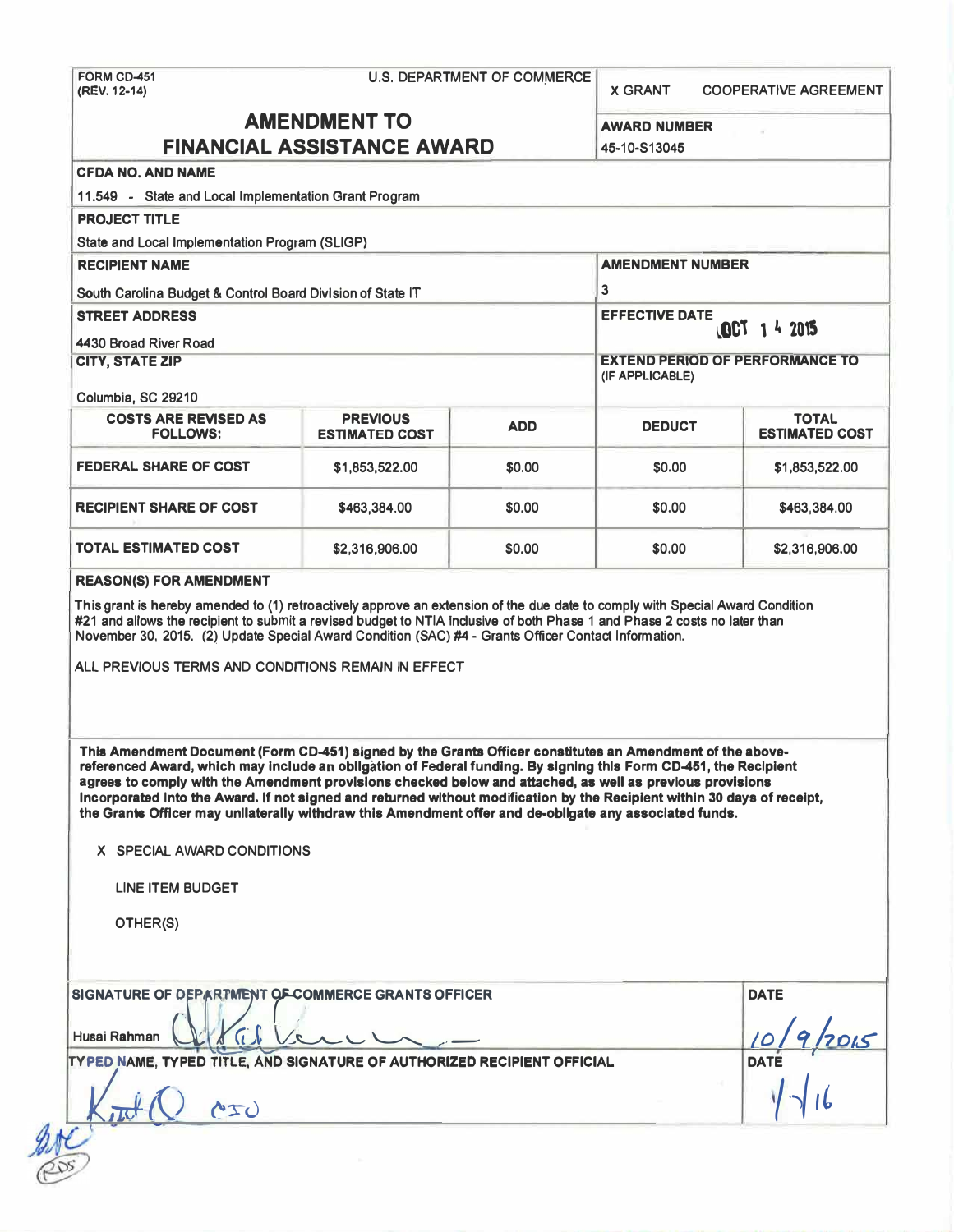**Award Number: 45-10-513045, Amendment Number 3 Federal Program Officer: Yuki Miyamoto-Mendez Requisition Number: S13045 Employer Identification Number: 57-6000286 Dun & Bradstreet No: 799995886 Recipient ID: 1120793 Requester ID: 1120793** 

### **Award ACCS Information**

| <b>Bureau</b><br><b>Code</b> | <b>FCFY</b> | Project-Task | <b>Org Code</b>        | <b>Ohl Class</b> | <b>Obligation Amount</b> |
|------------------------------|-------------|--------------|------------------------|------------------|--------------------------|
|                              | 2013        | 8150000-000  | 11-00-0000-00-00-00-00 | 41-19-00-00      | \$0.00                   |

#### **Award Contact Information**

| <b>Contact Name</b>   | <b>Contact Type</b> | <b>Email</b>                  | <b>Phone</b> |
|-----------------------|---------------------|-------------------------------|--------------|
| Mr. Robert D Steadman | Administrative      | Robert. Steadman@admin.sc.gov | 803-896-4469 |

# **NIST Grants Officer:**

**Husei Rahman 100 Bureau Drive, MS 1650 Gaithersburg, MD 20899-1650 (301) 975-4355**

## **NIST Grants Speclallst:**

**Shiou (Mlchelle) Liu 100 Bureau Drive, MS 1650 Gaithersburg, MD 20899-1650 (301) 975-8245**